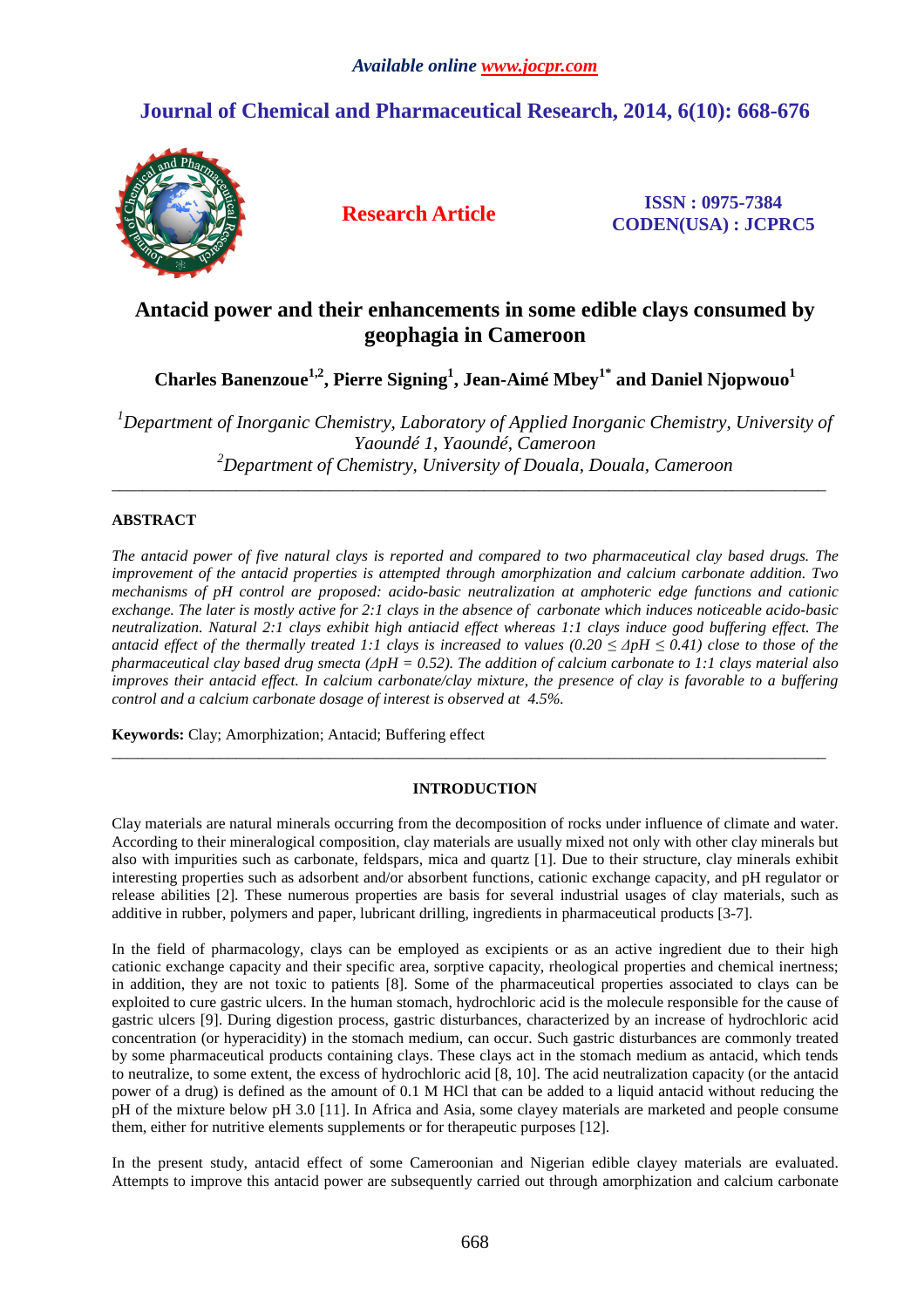incorporation. The measured antacid power was compared to that of two pharmaceutical clays based drugs used for the treatment of gastric ulcers.

*\_\_\_\_\_\_\_\_\_\_\_\_\_\_\_\_\_\_\_\_\_\_\_\_\_\_\_\_\_\_\_\_\_\_\_\_\_\_\_\_\_\_\_\_\_\_\_\_\_\_\_\_\_\_\_\_\_\_\_\_\_\_\_\_\_\_\_\_\_\_\_\_\_\_\_\_\_*

#### **EXPERIMENTAL SECTION**

#### **2.1. Materials**

Five clay samples were used for this study: three from Cameroon (MY41g;  $B_3$  and Ba1'), one from Nigeria (C<sub>2</sub>) and one from France (AVP) often used as antacid drug; a sample of calcium carbonate (MERCK) and two pharmaceutical clay based drugs, Smecta and Beidellix, which are used to cure gastric ulcers. The origin and the main minerals of each clay material are given in table 1, the chemical compositions are given in table 2 [13-15]. The mineral compositions of Smecta and Beidellix were determined by powder X-ray diffraction. The X-ray patterns (figure 1) were obtained on a Bruker D8 spectrometer operating on a Cobalt Kα radiation.

|  |  |  |  |  | Table 1: Origin and main mineral of studied clay materials |
|--|--|--|--|--|------------------------------------------------------------|
|--|--|--|--|--|------------------------------------------------------------|

| <b>Samples</b> | Origin              | <b>Main mineral</b> | Type |
|----------------|---------------------|---------------------|------|
| MY41g          | Mayouom (Cameroon)  | Kaolinite           | 1:1  |
| C <sub>2</sub> | Calabar (Nigeria)   | Kaolinite           | 1:1  |
| $\mathbf{B}_3$ | Balengou (Cameroon) | Antigorite          | 1:1  |
| Ba1            | Baba (Cameroon)     | Montmorillonite     | 2:1  |
| <b>AVP</b>     | Provence (France)   | Montmorillonite     | 2:1  |
| <b>Smecta</b>  |                     | Montmorillonite     | 2:1  |
| <b>Bedelix</b> |                     | Montmorillonite     | 2:1  |



**Figure 1: X-ray paterns of Smecta and Bedelix drugs Mt (Montmorillonite)**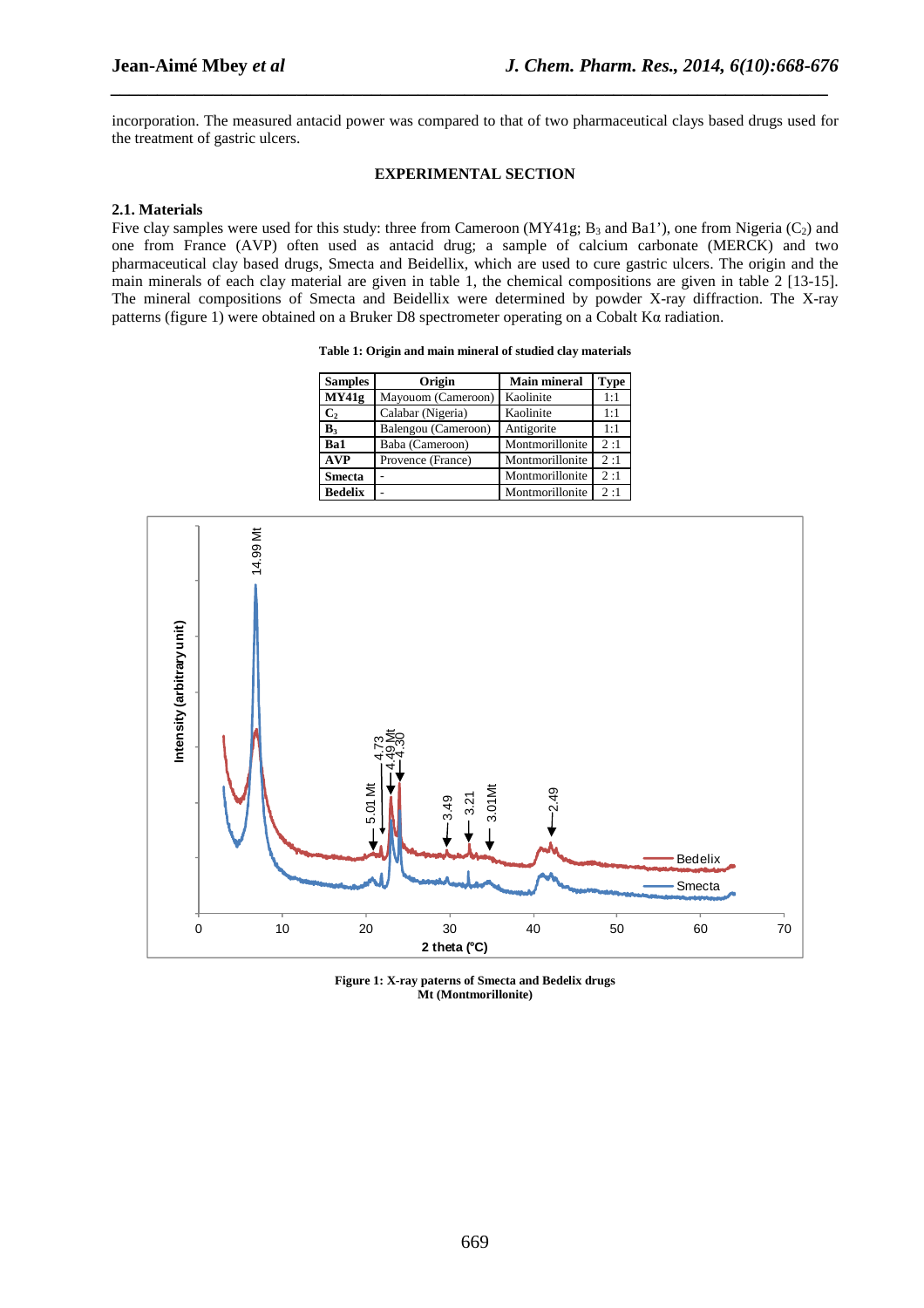| Oxide                          | $B_3[13]$ | $C_2[13]$ | MY41g[15] | Ba1'[14] | <b>AVP</b> | <b>Smecta</b> | <b>Beidelix</b> |
|--------------------------------|-----------|-----------|-----------|----------|------------|---------------|-----------------|
| SiO <sub>2</sub>               | 51,07     | 51,40     | 47,74     | 53,65    | 50,17      | 45,10         | 42,72           |
| $Al_2O_3$                      | 27,33     | 28,65     | 33,54     | 23,89    | 7,74       | 14,92         | 14,28           |
| TiO <sub>2</sub>               | 0,31      | 1,47      | 3.54      | 0,48     | 0.42       | 0,16          | 0.33            |
| Fe <sub>2</sub> O <sub>3</sub> | 2,21      | 2,24      | 2,57      | 3,60     | 2,79       | 2,38          | 2,58            |
| K <sub>2</sub> O               | 0.23      | 0.69      | 0,4       | 1,77     | 0.94       | 0,13          | 0.28            |
| Na <sub>2</sub> O              | 0.05      | 0,01      | tr        | 1,42     | 0.35       | 0,24          | 0,31            |
| MgO                            | 0,04      | 0,40      | tr        | 0.54     | 1,26       | 3.83          | 4,02            |
| CaO                            | < 0.01    | tr        | tr        | 0.35     | 14.07      | 1,71          | 1,48            |
| MnO                            | tr        | tr        | 0,04      | 0,03     | 0.02       | 0.05          | 0.04            |
| $P_2O_5$                       | 0.04      | 0,06      | 0.22      | 0,13     | 0.03       | $<$ LD        | $\langle$ LD    |
| LOI                            | 11,06     | 14,68     | 11,80     | 13,82    | 15,05      | 30,13         | 33,25           |
| Total                          | 99,39     | 99,54     | 99,89     | 99,95    | 98,46      | 98,64         | 99,28           |

**Table 2: Chemical compositions (%) of studied clayey materials** 

*\_\_\_\_\_\_\_\_\_\_\_\_\_\_\_\_\_\_\_\_\_\_\_\_\_\_\_\_\_\_\_\_\_\_\_\_\_\_\_\_\_\_\_\_\_\_\_\_\_\_\_\_\_\_\_\_\_\_\_\_\_\_\_\_\_\_\_\_\_\_\_\_\_\_\_\_\_*

The raw materials were sieved over a 100 µm mesh after drying in air and crushing in a mortar. The sieved powder was homogenized using a RETSCH apparatus.

#### **METHODS**

#### **2.2.2. Amorphization**

According to Redferm, reported by Djoufac et al. [16], amorphization of kaolinite is maximal after baking between 700 and 750°C for two hours. Thermal treatment of clays sample was done in a Naberthern furnace. The heating was carried out under a heating rate of  $5^{\circ}$ C/min. 10 g of clay material were introduced in an washed and oven dried alumine crucible. The clay material was first heated during one hour at 300°C, then the temperature was increased to 750°C and maintained for 4 hours.

#### **2.2.3. Antacid power of clays**

The spontaneous pH of the clay is firsly determine as follow: 2.5 g of clay are introduced into 50 mL of distilled water. The suspension is left for stabilization during 240 minutes and the measured pH was considered as the pH of the natural state. The anticid power is subsequently measured as describe bellow:

2.5 g of a clay material are introduced in a reactor containing 50 mL of hydrochloric acid solution (0.03 N) [17-19]. The pH in the reactor is measured at regular intervals of 15 minutes throughout the experiment. The pH variation gives the value of antacid power of the studied clay. Antacid power, denoted by ∆pH, of a clay material is the difference between pH of the suspension (acid solution + clay) during 180 minutes (pH<sub>2</sub>) and pH of the hydrochloric acid solution at the begining of the experiment (pH<sub>1</sub>):  $\Delta$ pH = pH<sub>2</sub> – pH<sub>1</sub>

The antacid effect is evaluated on the raw and the amorphizised clays. Calcium carbonate was incorporated to one of the raw clays in order to improve the antacid effect of the clay . For experiments dealing with mixture of clay and calcium carbonate, the mass of the solid phase was 2.5 g. The amount of calcium carbonate added was expressed in percentage weight of calcium carbonate with respect to the total mass of the solid phase. In order to determine the limiting condition for calcium carbonate addition and also to appreciate the influence of clay in the clay-calcium carbonate mixture, the monitoring of the evolution of ∆pH in systems containing only calcium carbonate in the same amount as in the clay-calcium carbonate mixture, is also done. All the experiments were carrried out under simulated conditions of human stomach [9] : Temperature:  $37^{\circ}$ C; pH condition:  $1.4 \leq pH \leq 1.6$  and digestion time: 3 hours.

#### **RESULTS AND DISCUSSION**

#### **3.1. Antacid Effect of Natural Clay Materials and Pharmaceutical Drugs**

Figures 2 and 3 show the results from antacid effect of clay materials  $MY41g$ ,  $C_2$ ,  $B_3(1:1$  clay minerals) and Ba1' and AVP (2:1 clay minerals).

*LOI: Loss on ignition; tr: trace; LD: limit of detection*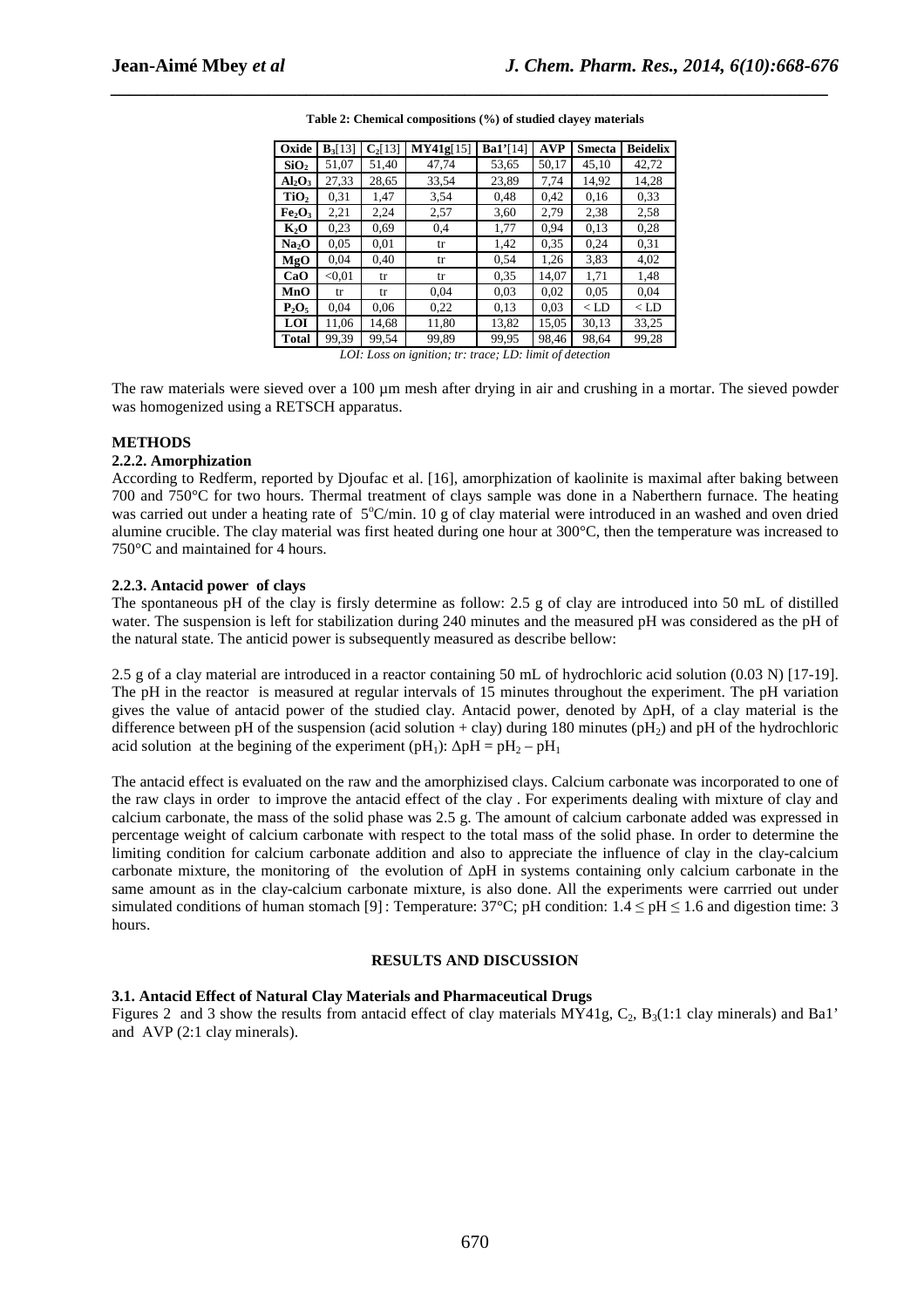

**Figure 2: pH evolution for natural and thermally treated 1 :1 based clayey materials: MY41g ; C2 and B<sup>3</sup>**



**Figure 3: pH evolution of natural and thermally treated 2:1 based clay material: (a) Ba1' (b) AVP** 



**Figure 4: pH evolution in Bedelix and Smecta two commercial clay based antiacid drugs**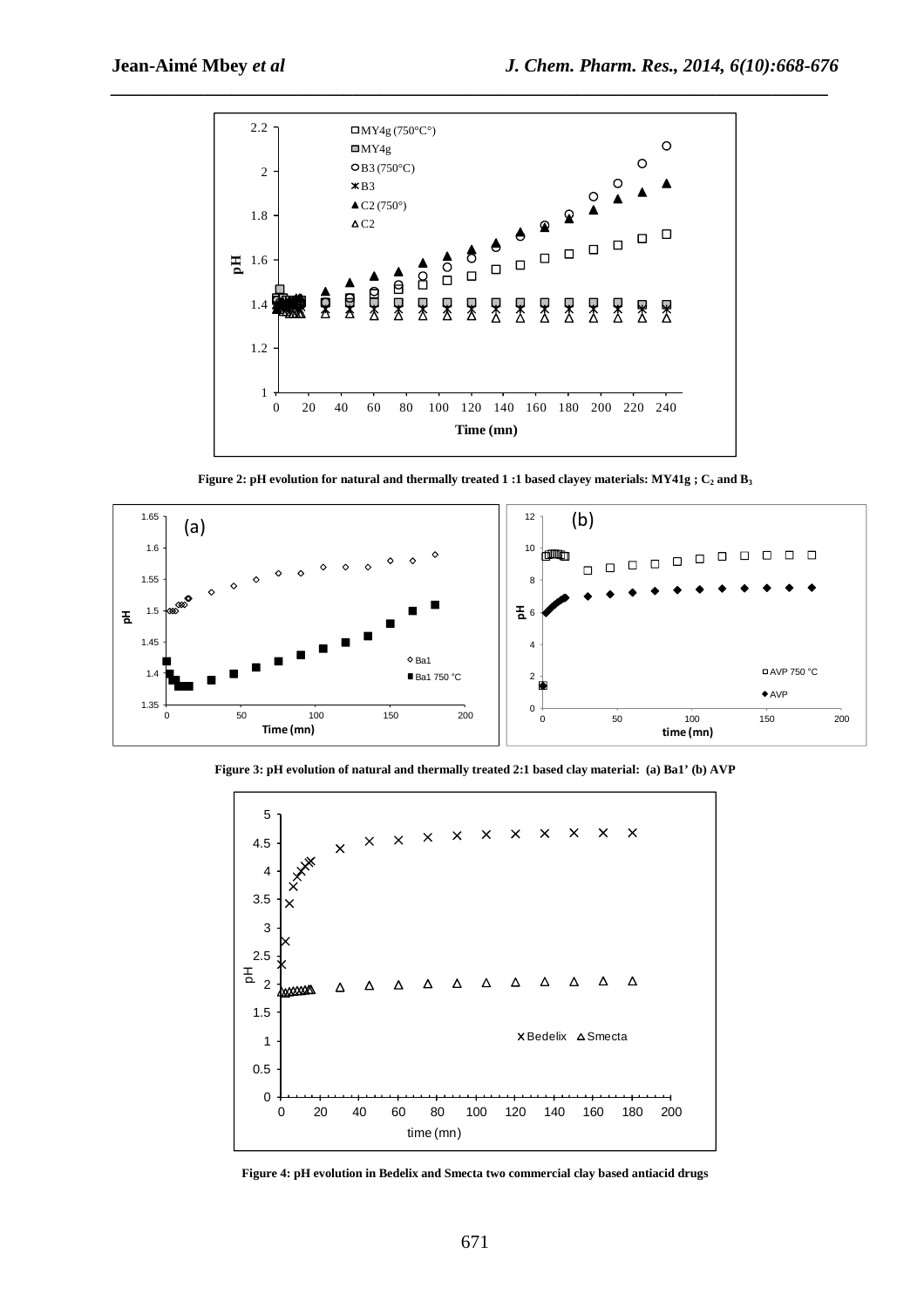As it can be observed, clays MY41g,  $C_2$  and  $B_3$  present no antacid effect ( $\Delta pH = 0$ ), while Ba1' and AVP materials have an antacid effect: ∆pH = 0.09 for Ba1' and ∆pH = 6.15 for AVP. For the pharmaceutical clay drugs, Smecta and Bedelix, the antacid effect is high:  $\Delta pH = 0.52$  for Smecta and  $\Delta pH = 3.11$  for Bedelix (figure 4).

*\_\_\_\_\_\_\_\_\_\_\_\_\_\_\_\_\_\_\_\_\_\_\_\_\_\_\_\_\_\_\_\_\_\_\_\_\_\_\_\_\_\_\_\_\_\_\_\_\_\_\_\_\_\_\_\_\_\_\_\_\_\_\_\_\_\_\_\_\_\_\_\_\_\_\_\_\_*

Suspensions (distilled water + clay (natural or thermally treated)) have acidic pH, for all clay samples except for AVP which has a basic pH probably due to its high content of CaO (table 3).

|    |      |                                                 |  |  |  | $\begin{array}{c c c c c c c c} \hline \text{Samples} & \text{MY41g} & \text{MY41g} & \text{C}_2 & \text{C}_2 & \text{C}_2 & \text{B}_3 & \text{B}_3 & \text{B}_4 & \text{B}_4 & \text{B}_4 \\ \hline (750^{\circ}\text{C}) & (750^{\circ}\text{C}) & \text{B}_3 & (750^{\circ}\text{C}) & \text{B}_4 & (750^{\circ}\text{C}) & \text{AVP} & \text{AVP} & (750^{\circ}\text{C}) \end{array}$ |
|----|------|-------------------------------------------------|--|--|--|----------------------------------------------------------------------------------------------------------------------------------------------------------------------------------------------------------------------------------------------------------------------------------------------------------------------------------------------------------------------------------------------|
| pН | 4.63 | $\vert$ 5.13 4.62 4.71 5.11 4.86 4.44 4.79 8.23 |  |  |  |                                                                                                                                                                                                                                                                                                                                                                                              |

**Table 3: pH of clay aqueous suspensions (natural and thermally treated materials)** 

Addition of clay in a solution of hydrochloric acid (0.04 N) induced a weak decrease of pH of the suspension for clays MY41g,  $C_2$  and  $B_3$  whose main mineral is a 1:1 clays mineral, while 2:1 clays mineral (Ba1' and AVP) induced for the suspension an increase of pH (or a decrease of the acidity). The difference of behaviour could be attributed to their main mineral (kaolinite and montmorillonite). However chemical analysis shows that the behavior observed with AVP and Ba1' is mainly due to the content of CaO of these clay materials. The same behavior was observed with pharmaceutical samples Smecta and Bedelix. But in the presence of a solution of hydrochloric acid (2 M), samples Smecta or Bedelix did not show effervescence phenomenon. We concluded that, pH increased of the suspension (acid solution + samples Smecta or Bedelix) was not due to carbonate content of these samples. This was confirmed by X-ray analysis of these samples (figure 1) in which no peak could be attributed to calcium carbonate. Montmorillonite as foud to be the main mineral of these pharmaceutical drugs. It was concluded that, the main minerals of sample Smecta and Bedelix was the source of their antacid power. In particular the Mg content of this mineral, because common antacid products are Mg, Ca and Al based salt products [20]. In addition, the high CEC of montmorillonite also help to increase the pH through the intercalation of  $\overline{H}^+$  within the interlayer of this clay.

### **3.2. Atempts for Amelioration of The Antacid Power**

### **3.2.1. Thermal Treatment of Clays**

Three 1:1 clay materials, MY41g,  $C_2$  and  $B_3$  were thermaly treated. The thermal treatment contributed to the increase of the pH of the system (acid  $+$  clay) after 20 minutes (figure 2). Between 0 and 20 minutes, amorphizised and non amorphizised clays almost have the same effect on pH (weak decrease of the pH of the suspension of about 0.01 unit ). After the first 25 minutes, an increase of pH is observed for suspensions containing amorphizised clays  $(0.20 \le \Delta pH \le 0.41)$  while the pH, of the systems containing non amorphizised clays were almost constant.

The decrease of pH observed in systems containing non amorphizised clays was attributed to acido-basic reactions with hydroxyle groups at the edges of the clays (aluminol or silanol), which have amphoteric behavior [21, 22]. However, the presence of 1:1 clays contribute to stabilize the pH value to an average of 1.4 which was closed to the pH of stomachal medium (1.5 to 1.8) [9].

Thermal treatment at 750°C of kaolinite clays lead to metakaolinite containing  $SiO_2$ ;  $Al_2O_3$  and also MgO for antigorite, the main mineral in  $B_3$  clay material. Al<sub>2</sub>O<sub>3</sub> has an amphoteric behavior and MgO is a basic oxide. Hence they can react in acidic medium as a base. This property justified the increasement of the pH of the system [1, 22].

Clay material  $B_3$  in which the main mineral is antigorite gave a pH value intermediate to those of kaolinitic samples. This behavior was attributed to the cristallinity of these clay materials. The cristallinity of clay materials determines the availability of edge reactive sites. However, after amorphization, increase in the pH was determined by the availability of basic oxide. This justified the higher increase of the pH for the system (acid +  $B_3$  [750°C]) in which basic magnesium oxide (MgO) is formed. Except  $B_3$ , the similarities of the curves obtained can be justified by the formation of the same amorphous phase which is metakaolinite.

The buffering effect was more sensitive with systems containing natural clays than those with modified clays. For systems containing modified clays, pH values still increased after 180 minutes. Buffering effect was better controlled with natural clays belonging to 1:1 clay minerals group, but the limitation and/or availability of edge functions, that may react to lead to a constant value of the pH, could be the key factor.

For clay materials MY41g;  $C_2$ ;  $B_3$  and Ba1', thermal treatment induced a decrease of pH. In fact  $SiO_2$  is an acidic oxide and at the begining of each experiment, it can react with water molecules, thus releasing  $H^+$  ions in the medium. So we observed a little decrease of the pH of the medium (or an increase of the acidity). After this reaction,  $Al_2O_3$  which is an amphoteric oxide and MgO a basic oxide react with H<sup>+</sup>. Then the pH of the medium started increasing again. It must be noted that the pH shift obseved for amorphizised AVP was due to a partial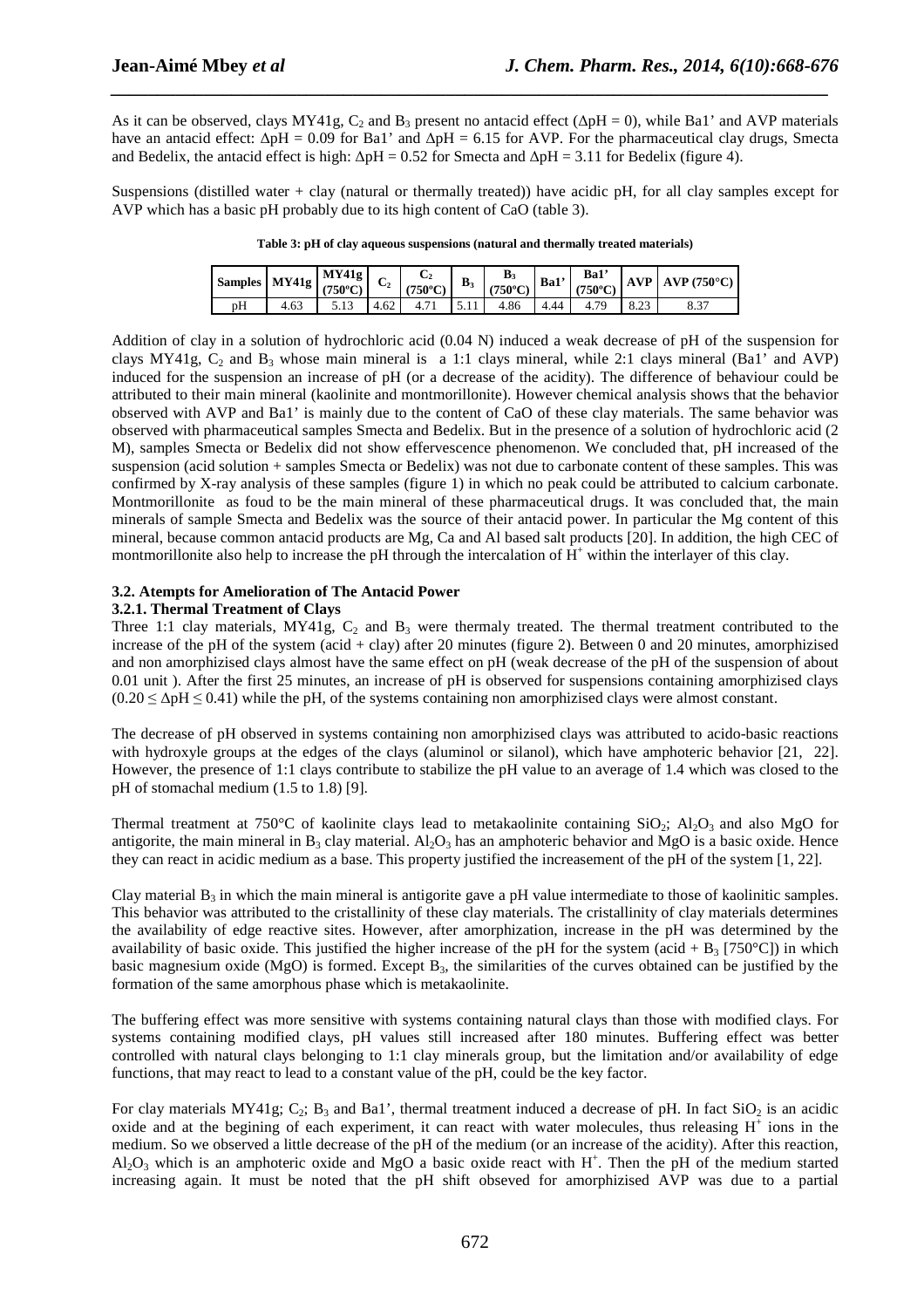transformation of calcite to calcium oxide which was more basic [23]. We also observed for amorphizised AVP and Ba1' system, a pH decrease before it increased slowly and became constant to a pH value close to that of the system containing non amorphizised AVP or Ba1' (Figure 3). This observation was attributed to the nature of the main mineral in the clay material. By comparison to 1:1 clays, previous observations with 2:1 clays suggest a second mechanism of pH regulation which could be cationic exchange [24]. In fact, for these two 2:1 clays (Ba1' and AVP), we observed an acidification of the medium between 0 and 20 minutes which suggest that thermal treatment induced an increase of acidic cationic species. These cations fastly react with water in the solution and caused an increase of the acidity in comparison to that of natural material. But after 20 minutes, the acidity of the medium began to decrease again. So the acidic species formed after thermal treatment were all transformed after 20 minutes. The hypothesis of cationic species formation was in accordance with a mechanism based on cationic exchange within the 2:1 minerals because, the amount of cationic species that could appear after thermal treatment depend on the interfoliated cations in the mineral. That is why, after 120 minutes, the pH of the two systems (system containing natural 2:1 clays and system containing thermally treated 2:1 clays) reached approximatively the same value ( $pH =$ 1.6 for Ba1' and pH = 8 for AVP). This observation indicates that thermal treatment did not bring great change to antacid effect of 2:1 clays and confirms that, whithin this type of mineral, the main mechanism for antacid effect is more probably based on cationic exchange.

*\_\_\_\_\_\_\_\_\_\_\_\_\_\_\_\_\_\_\_\_\_\_\_\_\_\_\_\_\_\_\_\_\_\_\_\_\_\_\_\_\_\_\_\_\_\_\_\_\_\_\_\_\_\_\_\_\_\_\_\_\_\_\_\_\_\_\_\_\_\_\_\_\_\_\_\_\_*

## **3.2.2. Addition of Calcium Carbonate**

MY41g was choosen for an improvement of antacid effect through mixing with calcium carbonate. In order to find out at which limit the antiacid power was dependent on both clay and  $CaCO<sub>3</sub>$  for a total solid mass content of 2.5 g, the  $\Delta$ pH is measured for various fractions of CaCO<sub>3</sub> in the mixture. Simultaneously, the effect of the corresponding amount of  $CaCO<sub>3</sub>$  in the same volume of acid solution is measured. In figure 5, it appeared that for an upper limit of 4.5%, the ∆pH was dependent on both constituents of the mixture. Beyond 5 %, the antacid effect is almost only due to the CaCO<sub>3</sub>.



**Figure 5: Variation of ∆pH in acidic solution + CaCO3 or + (MY41g + CaCO3) mixture at various CaCO3 proportions** 

On the basis of these measurements, a formulation made up of  $2\%$  of CaCO<sub>3</sub> was studied. The comparison of pH variation of natural MY41g and two systems containing 1% and 3% CaCO<sub>3</sub> (percentage relative to the proportion of CaCO<sub>3</sub> for a total solid mass of 2.5 g) made it evident that clay and CaCO<sub>3</sub> interact so as to give a material that has an antiacid effect that was constant and greater than that of natural MY41g (figure 6).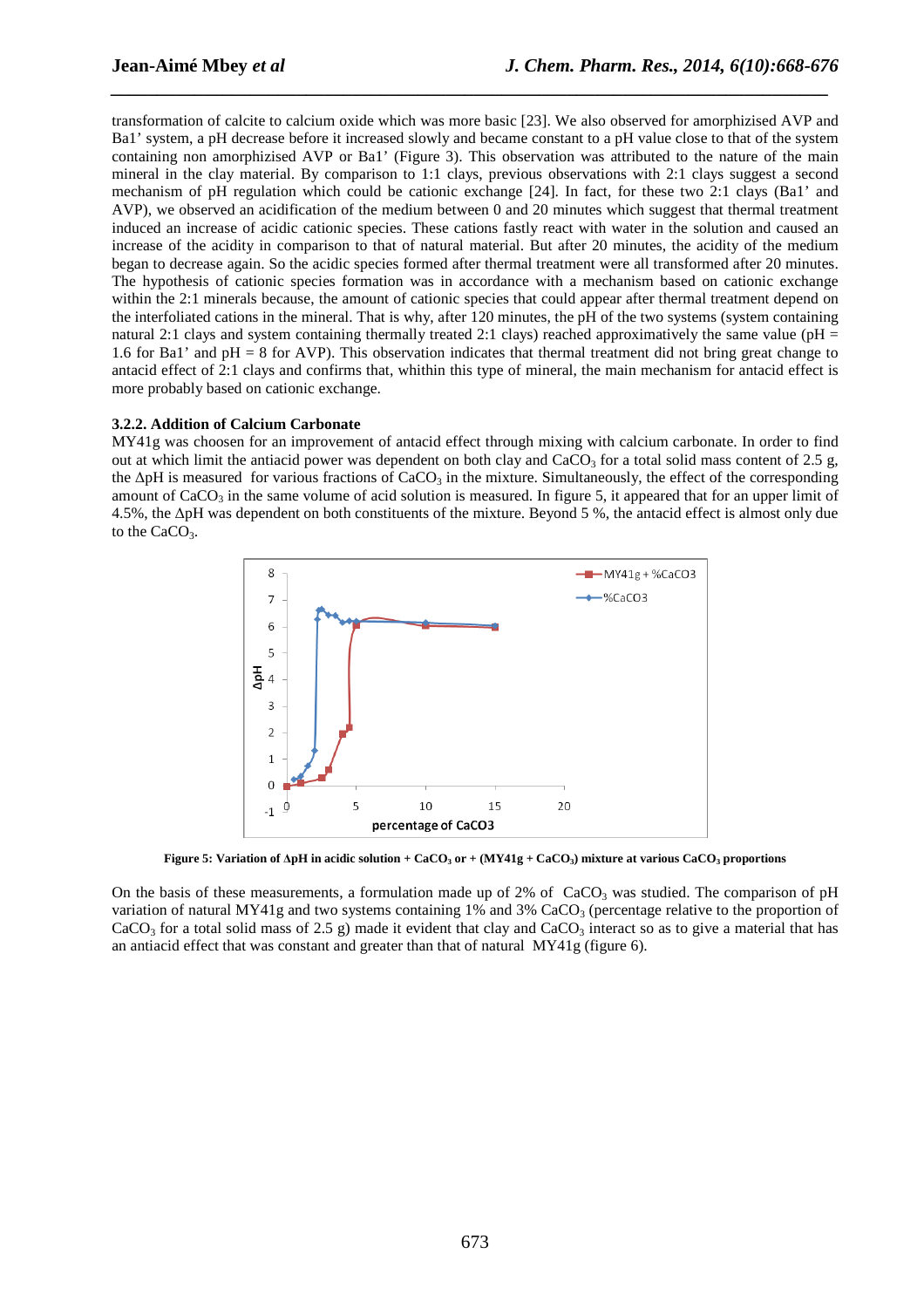

**Figure 6: Evidence of the influence of the presence of clay in the mixture of CaCO3 with MY41g** 

It is also obvious that mixing CaCO<sub>3</sub> to clay eliminates the rapid (an even brutal) jump of pH when CaCO<sub>3</sub> was used solely. In figure 7 a comparison of the antacid power and the buffering effect of the mixture MY41g + 2 % CaCO3, to that of pharmaceutical drugs Smecta and Bedelix is done.



**Figure 7: Comparison of antacid effect of the mixture [MY41g + CaCO3 (2%)], samples X and Y.** 

It appears that the new material has an antacid power that was greater than that of sample Smecta but has almost the same buffering behavior. Sample Smecta and the mixture experimented here has a rapid and constant buffering action in contrast to sample Bedelix where there was a 5 minutes delay during which the pH increases before buffering starts. So, the mixture studied here could potentialy be used as an antacid drug.

#### **CONCLUSION**

Natural clayey materials MY41g,  $C_2$  and  $B_3$  did not have any antacid effect, they rather had a good buffering behaviour. Ba1' ( $\Delta pH = 0.09$ ), a 2:1 clay, has an antacid effect, contrary to the first three materials that are 1:1 clays.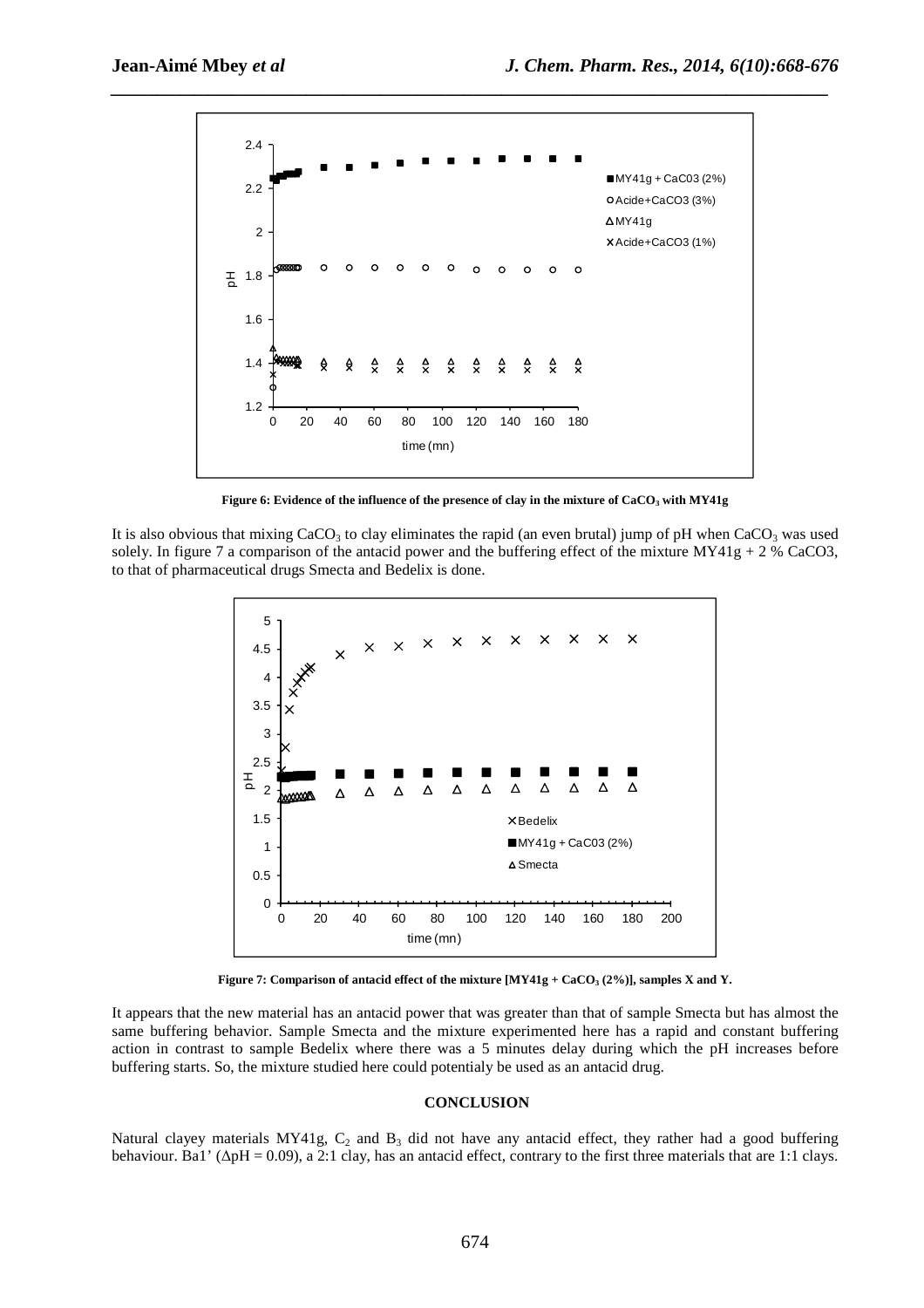This difference was attributed to the nature of the main mineral in the clayey materials because the mechanism involved was dependent on the nature of this mineral.

*\_\_\_\_\_\_\_\_\_\_\_\_\_\_\_\_\_\_\_\_\_\_\_\_\_\_\_\_\_\_\_\_\_\_\_\_\_\_\_\_\_\_\_\_\_\_\_\_\_\_\_\_\_\_\_\_\_\_\_\_\_\_\_\_\_\_\_\_\_\_\_\_\_\_\_\_\_*

Amorphization of 1:1 clays induces, for system containing the modified clays, an antacid effect (0.20  $\leq \Delta pH \leq 0.41$ ) close to that of sample Smecta. For clay materials with main mineral belonging to 2:1 group, cationic exchange was the main regulator of the pH, this justified the great acidity impairement compared to samples belonging to 1:1 clays minerals. For the later clays, the main mechanism for pH regulation remaind acido-basic transformation of edges functions in natural clay materials and oxides of amorphous systems from thermal treatment at 750°C.

Amorphization induced in 2:1 clays minerals formation of acidic cationic species that rapidly reacted with water and decreased the pH during the first 20 minutes of the experiment.

Chemical composition of initial clay material has an effect on its antacid property. The use of clay material AVP as pharmaceutic antacid was more justified by its content in calcium carbonate. The later was mixed in variable proportions with MY41g in an attempt to have an antacid effect that is closed to that of a pharmaceutical anti-ulcer formulation. The search for the better mixing proportion have permited to establish that for a total solid phase of 2.5 g, the weight proportion of calcium carbonate is limited at arround 4.5%. From this limit, antacid power and buffering effect of a formulation containing 2% of calcium carbonate was compared to that of samples Smecta and Bedelix and it was concluded that this mixture could be used as an antacid. This formulation has an antacid power higher than that of pharmaceutical clay based drugs (Smecta) and a buffering behavior similar to that of the same pharmaceutical clay based drugs (Smecta).

#### **Aknowledgements**

The authors are thankful to Dr EGBEWATT for the assistance in English editing of the manuscript.

#### **REFERENCES**

[1] S. Caillère, S. Héni, M. Rautureau. Minéralogie des argiles : I- Structures et propriétés physico-chimiques, 2nd Edition, Masson, Paris, **1982**, 184p.

[2] M.I. Carretero, *Appl. Clay Sci.,***2002***,* 21, 155-163.

[3] W.B. Jepson, *Phil. Trans. R. Soc. Lond. A.*, **1984**, 311, 411-432.

[4] M.S. Prasad; K.J. Reid; H.H. Murray, *Appl. Clay Sci.*, **1991**, 6, 87-119.

[5] M.A. Siddiqui; Z. Ahmed; A.A. Saleemi, *Appl. Clay Sci.,* **2005**, 29, 55-72.

[6] M.I. Carretero; M. Pozo, *Appl. Clay Sci. ,***2009,** 40, 73-80.

[7] M.I. Carretero; M. Pozo, *Appl. Clay Sci.,* **2010**, 40: 171-181.

[8] M. Beers, R. Berkow. The merk manual of diagnostic and therapy, 10<sup>th</sup> Edition, Merk & Co, Madrid, 1999, 254-255.

[9] A.C. Guyton. Medical Physiology, 6<sup>th</sup> Edition, W.B. Saunders Company, U.S.A, 1981, 1074p.

[10] C. Visera; A. Lopez-Galindo, *Appl. Clay Sci.,* **1999**, 14, 69-82.

[11] H.G. Vogel. Drug Discovery and Evaluation Pharmacological Assays. 2<sup>nd</sup> Edition, Springer; Berlin Heidelberg, **2002**, 1221p.

[12] R.L. Jone, H.C. Hanson. Mineral Licks, Geophagy and Biogeochemistry of North American Ungulates, 1st Edition, Iowa State University Press, Ames, **1985**.

[13] D. Njopwouo; E. Tejiogap; F. Sondag; B. Volkoff; R. Wandji R, *Annales de la Faculté des Sciences, Université Yaoundé I*, **1998,** 31(2), 319-334.

[14] I. Tonle Kenfack. Capteurs électrochimiques à base d'argiles smectitiques camerounaises fonctionnalisées par les groupements thiol et amine : Elaboration, caractérisation et application au piégeage de métaux lourds à effet polluant. Thèse de Doctorat/PhD, Université Yaoundé I, Yaoundé, **2004**.

[15] T.P. Boulleys. Contribution à la caractérisation physico-chimique des argiles de Mayouom : cas des puits 3 et 4. Mémoire de D.E.A., Université Yaoundé I, Yaoundé, **2005**.

[16] W.E. Djoufac; C. Djiogue; D. Njopwouo, *Annales de la Faculté des Sciences, Université. Yaoundé I*, **1999**, 32 (1), 125-135.

[17] C.F. Linares; L. Alfonso; M. Rosa-Brussin, *J. Appl. Sci.,* **2004**, 4 (3): 472-476.

[18] J.R. Odilon Kikouama; N. Yagoubi; B. Legendre; L. Baldé, *Appl. Clay Sci.*, **2007**, 1-2, 1-10.

[19] T-H. Wu; I-C. Chen I-C.; L-C. Chen, *World J*. *Gastroenterol*., **2010**, 16 (35), 4455-4459.

[20] P.N. Maton; M.E. Burton, *Drugs*., **1999**, 57(6), 855-870.